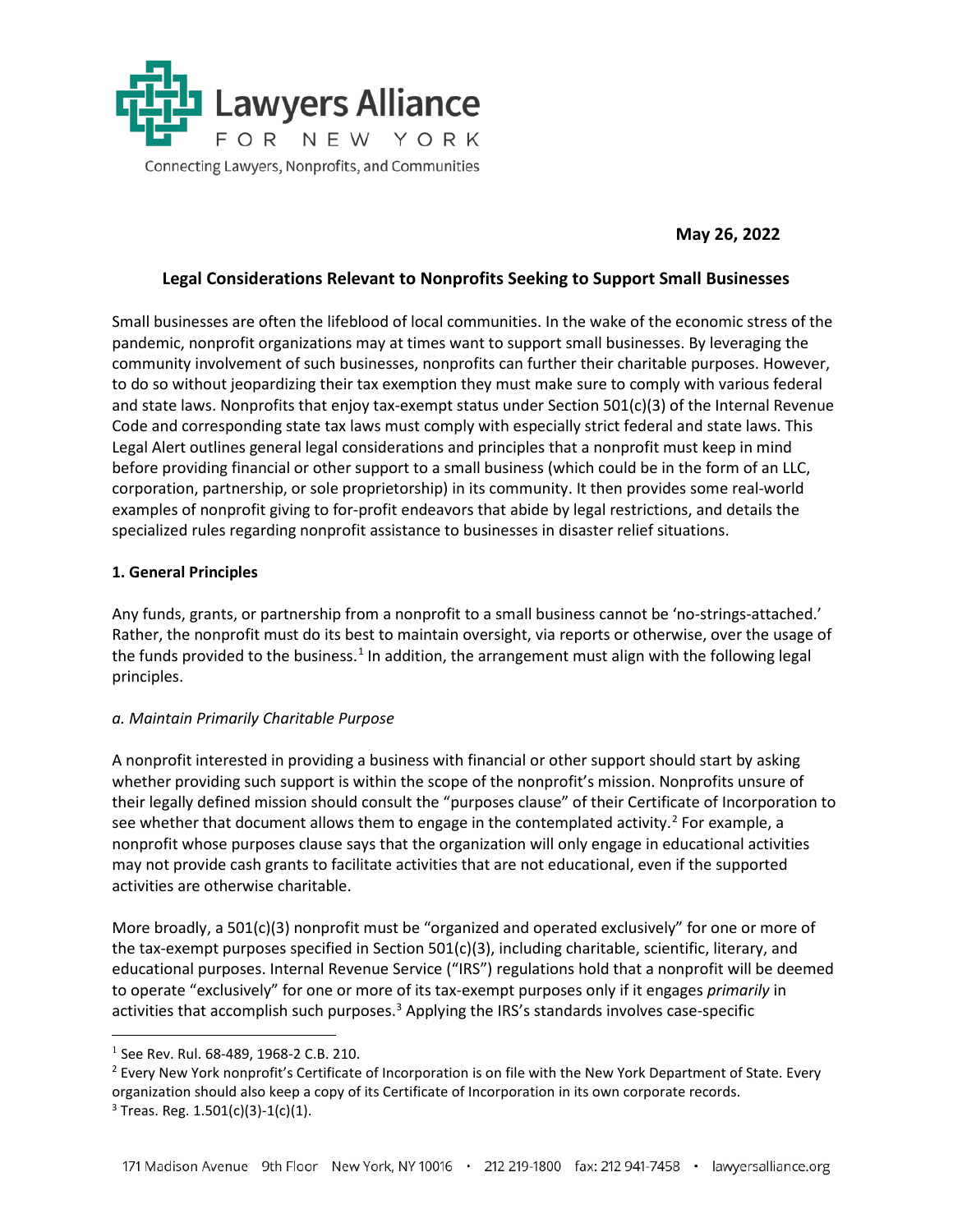consideration of facts and circumstances, but if the facts show a consistent pattern of activities with nonexempt purposes, such as supporting private interests rather than charity, an organization may lose its tax exemption. Therefore, when a nonprofit considers helping a small business, it must be mindful of the fact that it could lose its tax-exempt status if more than an insubstantial part of its activities is not in furtherance of the charitable purposes for which it has received tax exemption.

### *b. Avoid Generating More than "Incidental" Private Benefit*

Nonprofits with tax exemption under  $501(c)(3)$  cannot simply advertise for private businesses.<sup>[4](#page-1-0)</sup> Rather, such nonprofits must "serve a public rather than a private interest."<sup>5</sup> This does not mean they are precluded from conferring *any* private benefit, but rather that they may not serve the private interests of any individual or organization more than insubstantially.<sup>[6](#page-1-2)</sup> Conferring more than insubstantial private benefit will jeopardize federal and state tax exemption regardless of an organization's other charitable purposes or activities.<sup>[7](#page-1-3)</sup> IRS regulations place the burden on a nonprofit to demonstrate that it is not organized or operated to benefit private interests.<sup>[8](#page-1-4)</sup>

The test of whether a 501(c)(3) nonprofit "serves a public rather than a private interest" has both a qualitative and a quantitative component. The qualitative test is whether the private benefit is necessarily tied to a charitable activity that benefits the public at large, meaning the benefit to the public cannot be achieved without benefiting certain private individuals.<sup>[9](#page-1-5)</sup> Nonprofits should also consider the number of entities they are benefiting: If all of an organization's business dealings are with a single entity (or group of related entities), or if the group receiving a benefit is small, there is a stronger case for finding private benefit, since these benefited entities are more clearly private, not comprising the public at large.

The quantitative test is whether the private benefit conferred is insubstantial in amount.<sup>[10](#page-1-6)</sup> with the permissible amount of private benefit depending on the magnitude of the private benefit in relation to

 $\overline{a}$ 

<span id="page-1-4"></span><sup>8</sup> See Overview of Inurement/Private Benefit Issues in IRC 501(c)(3), https://www.irs.gov/pub/irstege/eotopicc90.pdf.

<span id="page-1-0"></span><sup>&</sup>lt;sup>4</sup> Nonprofits with 501(c)(6) status can act in such a promotional, chamber of commerce role.

<span id="page-1-1"></span> $5$  Treas. Reg. 1.501(c)(3)-1(d)(1)(ii).

<span id="page-1-2"></span><sup>6</sup> See IRS, *How to Lose Your Tax-Exempt Status Without Really Trying*, https://www.irs.gov/pub/irstege/How%20to%20Lose%20Your%20Tax%20Exempt%20Status.pdf.

<span id="page-1-3"></span><sup>7</sup> See Private Benefit under IRC 501(c)(3), https://www.irs.gov/pub/irs-tege/eotopich01.pdf, and N-PCL Section 204 (a nonprofit "shall conduct no activities for pecuniary profit or financial gain, whether or not in furtherance of its corporate purposes, except to the extent that such activity supports its other lawful activities then being conducted").

<span id="page-1-5"></span><sup>&</sup>lt;sup>9</sup> See id. One IRS publication, Rev. Rul. 70-186, 1970-1 C.B. 128, illustrates this concept with the following example. An organization is formed to preserve a lake as a public recreational facility and to improve the condition of the water in the lake to enhance its recreational features. Although the organization's activities clearly benefit the public at large, its work necessarily also confers significant benefit on the private individuals who own lakefront property. However, this private benefit was incidental in a qualitative sense, since the private benefits derived by the lakefront property owners do not lessen the public benefits flowing from the organization's operations, and it would be impossible for the organization to accomplish its charitable purposes without providing some benefit to private entities.

<span id="page-1-6"></span><sup>&</sup>lt;sup>10</sup> See Private Benefit under IRC 501(c)(3), https://www.irs.gov/pub/irs-tege/eotopich01.pdf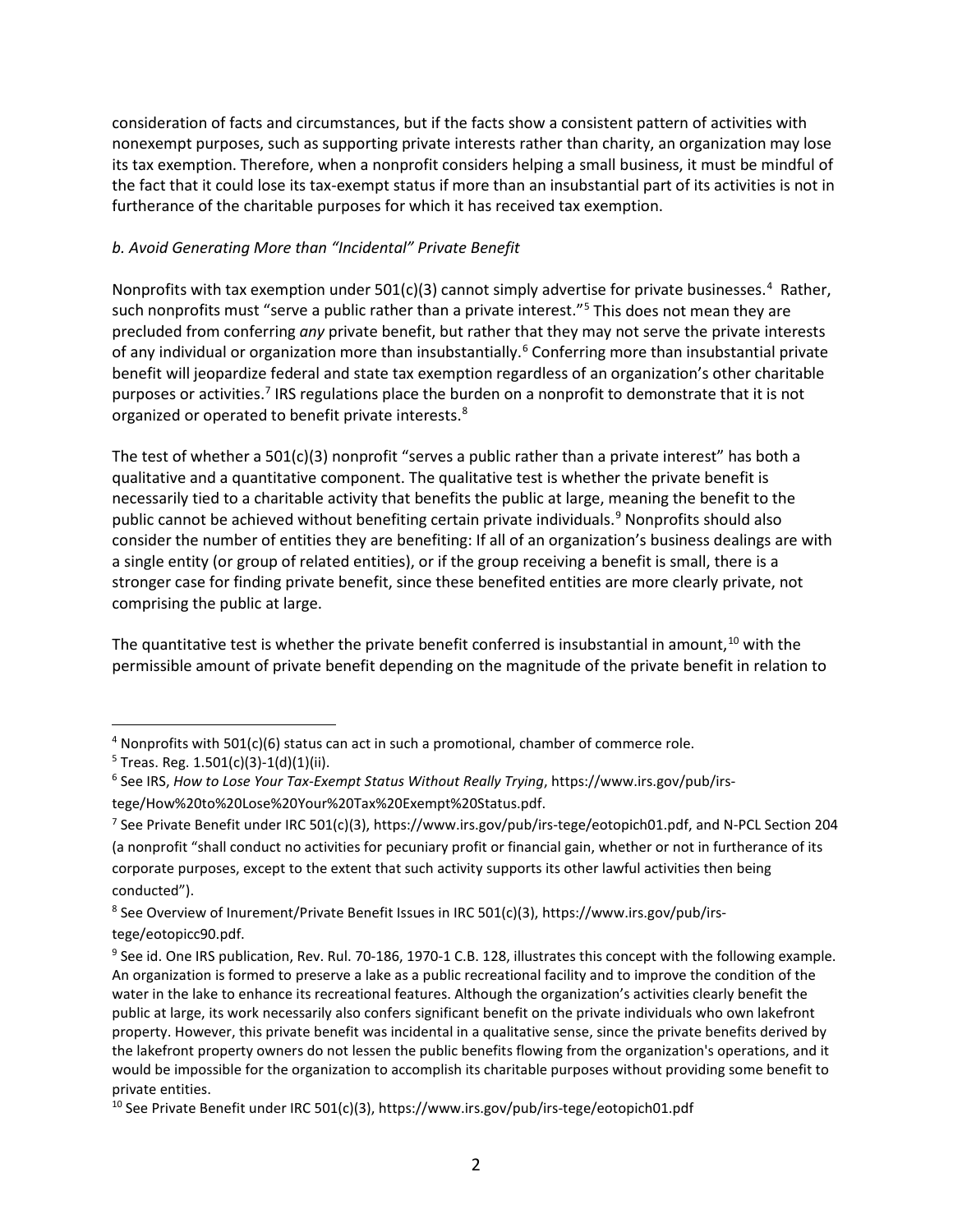the public benefit generated.<sup>[11](#page-2-0)</sup> The more precisely a nonprofit can quantify the private benefit conferred by its activity, the more likely it is to be non-incidental.<sup>[12](#page-2-1)</sup> Small businesses are therefore more appropriate for partnerships with a nonprofit than large businesses, because smaller dollar amounts are more likely to be involved.

# **2. Examples of Allowable Support to Small Businesses**

While the abovementioned legal principles that nonprofits must abide by when providing support to businesses may seem both abstract and restrictive, there are in fact many ways that organizations can make an impact in their communities through for-profit grant making. The following scenarios illustrate how a nonprofit can both adhere to its mission and avoid conferring a private benefit when supporting local businesses.

# *a. Promoting Legal Resources to an Immigrant Population*

Nonprofit X serves a local immigrant community through advocacy and educational programming. Nonprofit X plans to provide \$100 cash grants to a number of neighborhood convenience stores so that the stores will then distribute immigration law resources to their customers and employees. The provision of the cash grants furthers Nonprofit X's mission by educating and empowering the immigrant community on their rights. In addition, Nonprofit X's actions serve the interest of the public at large more than they serve the interests of the individual convenience store owners, as the money will not be used at the owners' discretion but will ultimately fund a community resource. As such, Nonprofit X's provision of cash grants to local convenience stores adheres to the legal parameters discussed above and is likely allowable.

## *b. Providing Stipends to Minority Farmers*

Nonprofit Y's mission is to nurture the health and resiliency of a local minority community by supporting agricultural systems owned and operated by members of that community. Nonprofit Y plans to fulfill its mission by issuing \$1000 cash grants as well as business mentoring to minority farmers. Nonprofit Y's investments in for-profit farms furthers its mission by broadening minority access to the food system. Also, Nonprofit Y's actions serve the interest of the public at large more than they serve the interests of the individual farmers, as the grants to each particular farmer are small in scope. The goal is therefore not to subsidize any individual farmer, but to be an 'accelerator' of the industry at large. Therefore, Nonprofit Y's capital investment in minority-owned farms adheres to the legal principles discussed above and is likely allowable.

## **3. Disaster Relief Situations**

In disaster relief situations, the prohibition on conferring private benefit is temporarily loosened, and the law provides more specific guidance on when nonprofits can confer private benefits to business entities. Cash assistance may be provided without as much 'narrow tailoring' to charitable purposes. Cash may be provided to businesses to achieve the following charitable purposes: $^{13}$  $^{13}$  $^{13}$ 

<span id="page-2-0"></span> $\overline{a}$  $11$  Id., page 137.

<span id="page-2-1"></span> $12$  Id.

<span id="page-2-2"></span><sup>13</sup> See IRS, Disaster Relief - Current Developments, https://www.irs.gov/pub/irs-tege/eotopicm03.pdf